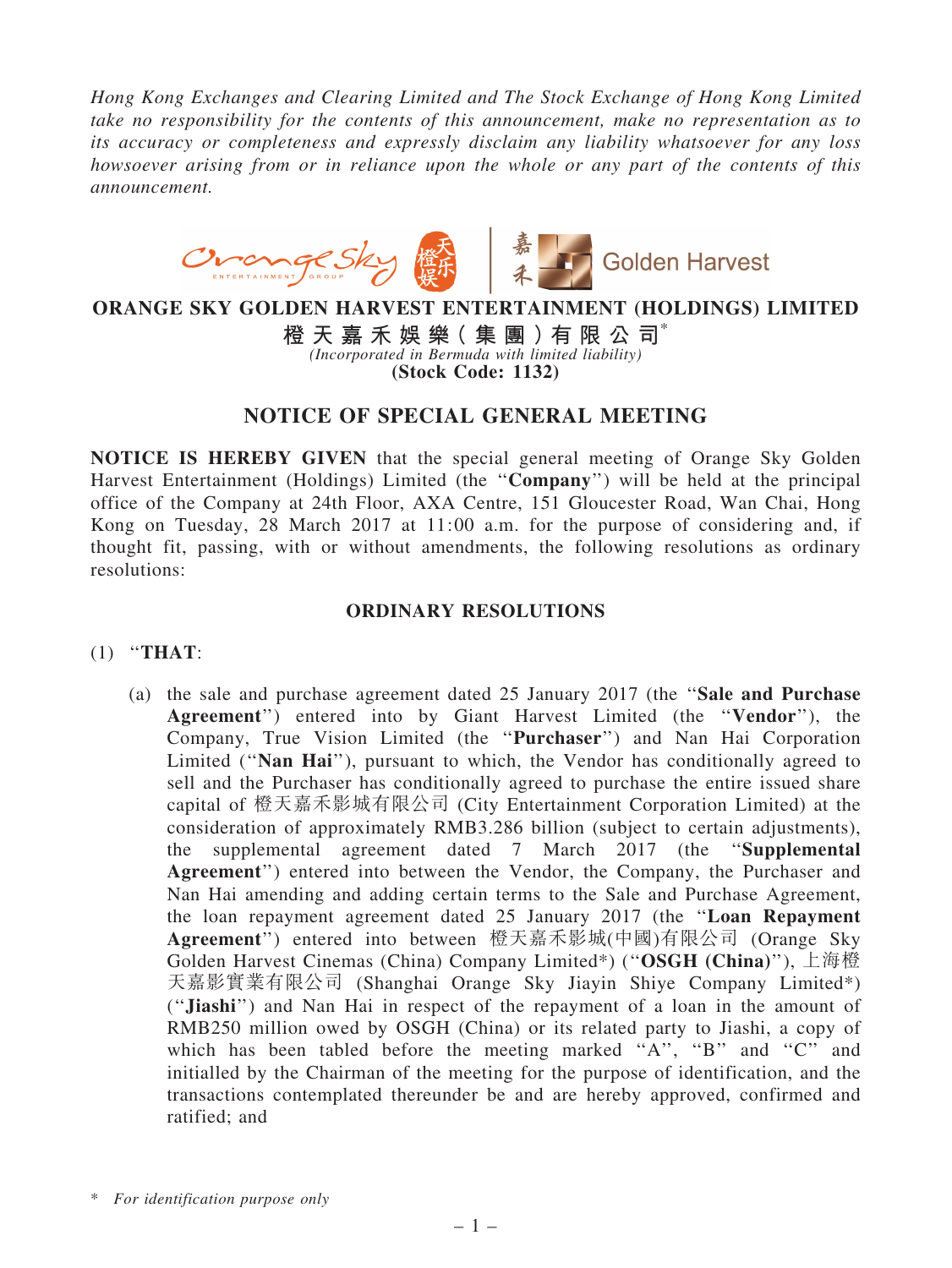(b) any one or more of the directors of the Company be and is/are hereby generally and unconditionally authorised to do all such acts and things, to sign and execute all such documents for and on behalf of the Company and to take such steps as he/ she/they may in his/her/their absolute discretion consider necessary, appropriate, desirable or expedient to give effect to or in connection with the Sale and Purchase Agreement, the Supplemental Agreement, the Loan Repayment Agreement and the transactions contemplated thereunder.''

## (2) ''THAT:

- (a) Ms. Chow Sau Fong, Fiona be re-elected as an executive director of the Company;
- (b) Mr. Fung Chi Man, Henry be re-elected as an independent non-executive director of the Company; and
- (c) to authorise the board of directors to fix the remuneration of the respective directors.''

By order of the board of directors of Orange Sky Golden Harvest Entertainment (Holdings) Limited Wu Kebo *Chairman and Executive Director*

Hong Kong, 13 March 2017

*Principal place of business in Hong Kong:* 24th Floor AXA Centre 151 Gloucester Road Wan Chai Hong Kong

*Registered Office:* Clarendon House 2 Church Street Hamilton HM11 Bermuda

*Notes:*

- (1) Any member entitled to attend and vote at the SGM is entitled to appoint one or more proxies to attend and vote instead of him. A proxy need not be a member of the Company but must attend the meeting in person to represent the appointing member.
- (2) The instrument appointing a proxy shall be in writing under the hand of the appointor or of his attorney duly authorised in writing or, if the appointor is a corporation, either under its seal or under the hand of an officer, attorney or other person authorised to sign the same. In the case of an instrument of proxy purporting to be signed on behalf of a corporation by an officer thereof, it shall be assumed, unless the contrary appears, that such officer was duly authorised to sign such instrument of proxy on behalf of the corporation without further evidence of the facts.
- (3) The instrument appointing a proxy and the power of attorney or other authority (if any) under which it is signed, or a certified copy of such power or authority, shall be delivered to the Company's branch share registrar in Hong Kong, Tricor Tengis Limited at Level 22, Hopewell Centre, 183 Queen's Road East, Hong Kong not less than forty-eight (48) hours before the time appointed for holding the meeting or adjourned meeting at which the person named in the instrument proposes to vote.